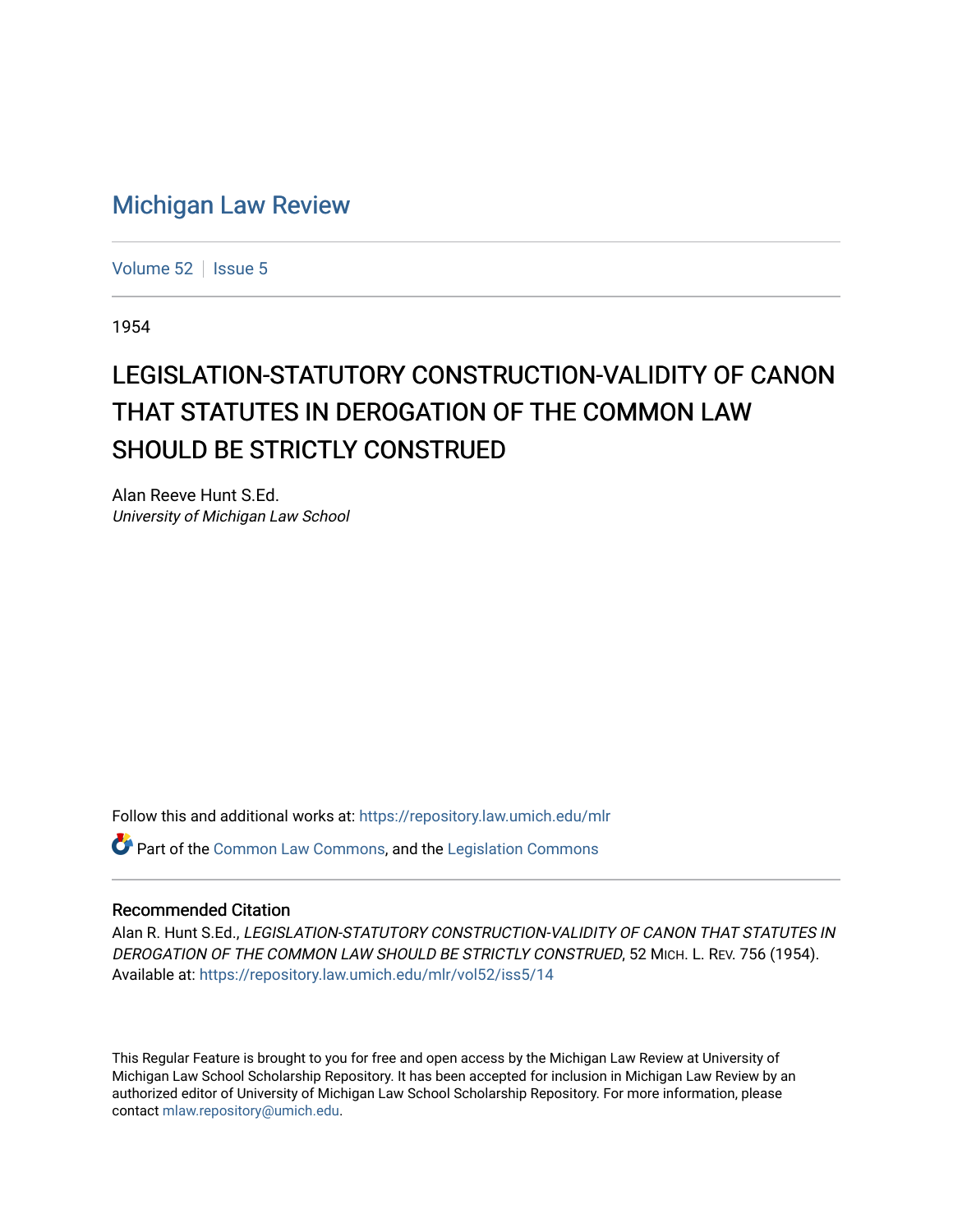LEGISLATION - STATUTORY CONSTRUCTION<sup>-</sup> VALIDITY OF CANON THAT STATUTES IN DEROGATION OF THE COMMON LAW SHOULD BE STRICTLY CONstrue Bolaintiffs brought suit to recover damages for the death of their adopted son under the Mississippi wrongful death act, which provides that an action may be brought by "the parent for the death of the child."1 The defendants incorporated in their answer a special plea that the statute does not vest a cause of action in adoptive parents. On appeal from a judgment sustaining this plea, without prejudice to the rights of the deceased's natural parents to bring another action, *held,* affirmed. The Mississippi wrongful death statute gives a right of action to natural parents only. *Boroughs v. Oliver*, (Miss. 1953) 64 S. (2d) 338.

The precise issue confronting the court in the principal case was whether the word "parent" in the wrongful death act should be construed to include adoptive parents. In resolving this question the court relied on the so-called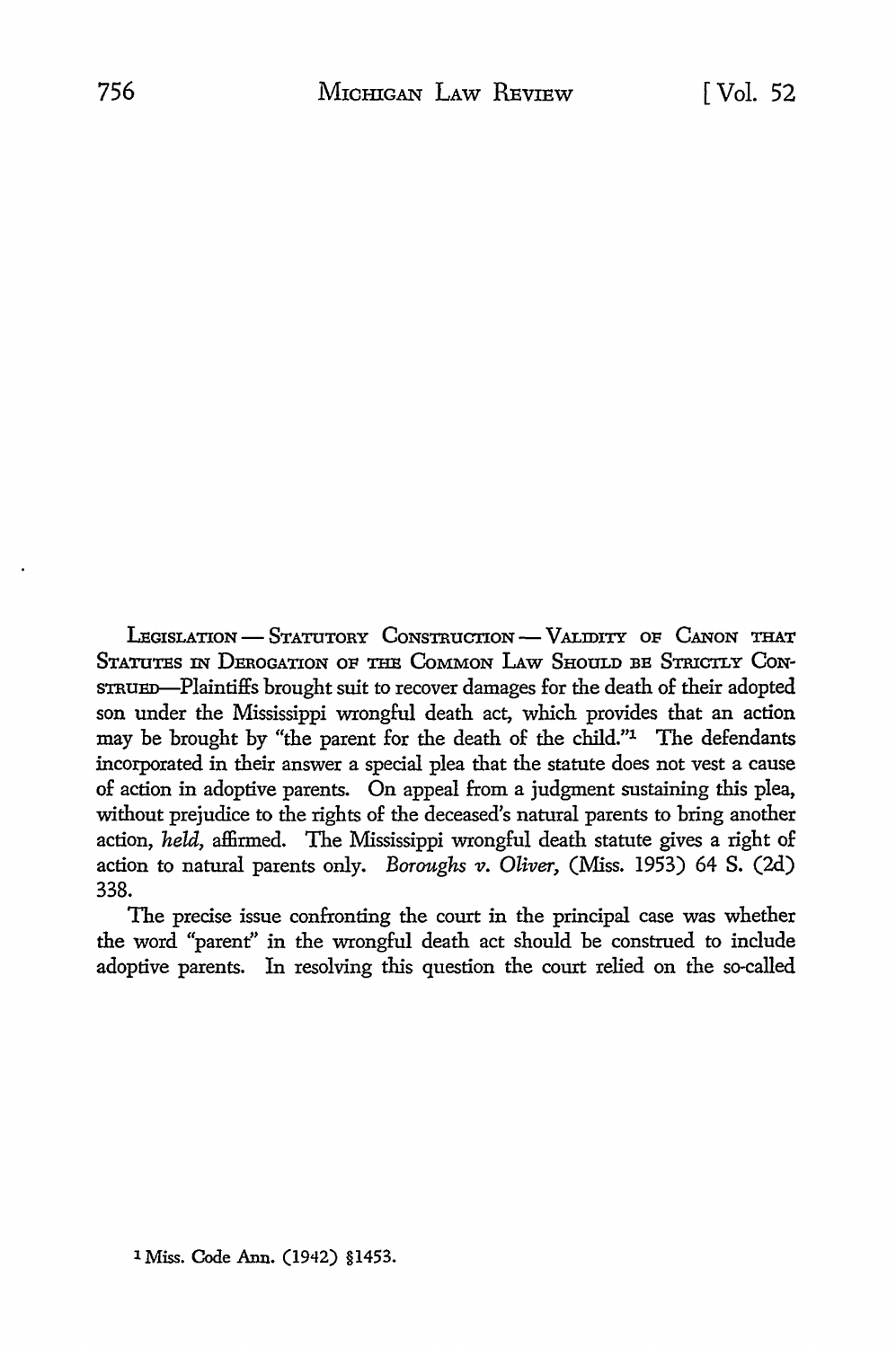canon of construction that statutes "in derogation of the common law'' are to be strictly construed.2 While it would not be fair to say that this canon formed the sole basis of the decision,<sup>3</sup> the mere fact of its use provides an opportunity to inquire into its validity in such a context. There is no question that this was a situation in which the canon is typically applied. The Mississippi statute provides a right of action where none existed at common law and in that sense derogates from the common law.4 The inquiry must be whether it is sound to apply the canon at all. The canon of strict construction is a corollary of the broader principle that statutes are to be construed against the background of the common law.<sup>5</sup> It springs from the attitude taken by Lord Coke and other early English jurists toward the relation between common and statutory law.<sup>6</sup> Critics of the canon assail it as a thinly veiled judicial rebellion against the intrusion of statutes upon the sacred domain of the common law,<sup>7</sup> and there

<sup>2</sup>''Where it is claimed that a statute imposes a duty or burden, or establishes a right or benefit which was not recognized by the common law, the statute will be given a strict interpretation to avoid the change asserted." 3 SUTHERLAND, STATUTORY CONSTRUCTION, 3d ed., §6201, p. 164 (1943).

<sup>3</sup> Of the other grounds for decision the principal one was the status of adoptive parents as defined by the adoption statute, Miss. Code Ann. (1942) §1269, which "does not provide in terms that the child on being adopted ceases to be regarded as the child of its natural parents." Sledge v. Floyd, 139 Miss. 398 at 407, 104 S. 163 (1925). Warrant for consideration of the adoption statute in determining whether a wrongful death action may be maintained for the benefit of the adoptive parent was found by the court in the principal case in 16 AM.. JUR., Death §100 (1938). That the right is granted to the natural parent only, see Jackson's Admx. v. Alexiou, 223 Ky. 95, 3 S.W. (2d) 177 (1928); Mount v. Tremont Lumber Co., 121 La. 64, 46 S. 103 (1908). *Contra,* Ransom v. New York, C. & St. L. R. Co., 93 Ohio St. 223, 112 N.E. 586 (1915). It is apparently significant whether or not the adoption statute provides a right of inheritance from the adopted child to the adoptive parents. The Mississippi statute does not so provide. Other interpretive aids employed in the principal case were the dictionary definition of the word "parent," and the fact that at the time of the passage of the original wrongful death act the word "parent" could only have meant natural parent, since the adoption statute was not passed until fourteen years later. The latter argument proceeds on the dubious assumption that the original legislative classification is static and cannot be enlarged by subsequent legislation. See 2 SUTHERLAND, STATUTORY CONSTRUCTION, 3d ed., §5102, p. 509 (1943). This point is made only to show that the canon of strict construction may have had more weight in the decision than at first might appear.

<sup>4</sup>3 WJlATT, MASTER AND SERVANT 2629, 2635 (1913); PROSSER, TORTS 949 (1941). Every American state now has a statutory remedy for wrongful death, most of them modelled on the original English Fatal Accidents Act, 9-10 Viet., c. 93 (1846), better known as Lord Campbell's Act.

<sup>5</sup> 3 SUTHERLAND, STATUTORY CONSTRUCTION, 3d ed., 1-17 (1943).

<sup>6</sup> See PLuckNETT, A CONCISE HISTORY OF THE COMMON LAW, 4th ed., 315 (1948). In Dr. Bonham's Case, 8 Coke Rep. 113b, 77 Eng. Rep. 646 (1610), Lord Coke made the classic statement: "It appears in our books that in many cases the common law will controul acts of parliament and sometimes adjudge them to be utterly void: for when an act of parliament is against common right or reason, or repugnant or impossible to be performed, the common law will controul it and adjudge such acts to be void." See Pound, "Common Law and Legislation," 21 Harv. L. Rev. 383 (1908); Plucknett, "Bonham's Case and Judicial Review," 40 HARV. L. REV. 30 (1926); MacKay, "Coke-Parliamentary Sovereignty or the Supremacy of the Law," 22 MrcH. L. REv. 215 (1924).

7 3 SUTBERLAND, STATUTORY CoNsTRUCTION, 3d ed., 165 (1943). Pound, "Common Law and Legislation," 21 fuav. L. REv. 383 at 402 (1908), emphasizes the scant sympathy of many of America's earliest and greatest jurists for the legislative process.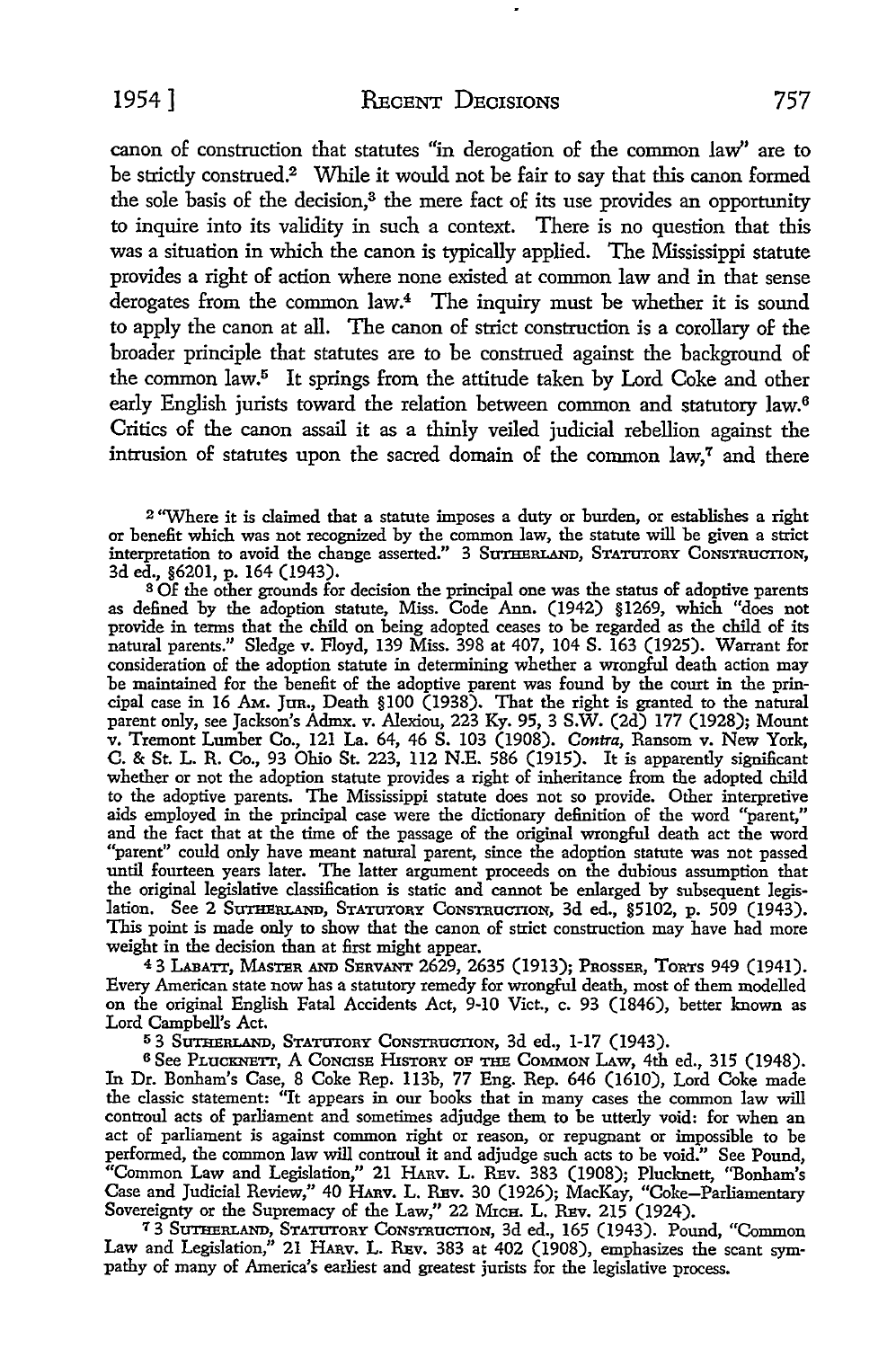are indications that it is now falling into judicial disfavor.8 However, it is undeniable that the canon has profoundly influenced the course of statutory construction in the United States.9 The court in the principal case, for example, was able to point to ample evidence of its prior use in Mississippi.10 But the validity of the canon must ultimately be judged against the broad purpose of statutory interpretation, namely, ascertainment by the court of the intent of the legislature.<sup>11</sup> Instances may be supposed where it is clear that the legislature intends to make only the most narrowly circumscribed changes in the common law; equally clear are instances in which the legislature acts with the fullest intent to make broad changes in the common law. A frequent example of the latter type of legislation is the so-called remedial statute.12 Recognition of the probabilities of legislative intent in such instances has produced the canon that remedial statutes are to be liberally construed. In the principal case it would have been perfectly possible for the court to declare that the wrongful death act was a remedial statute and so should receive a liberal construction. There is authority for such a position in the interpretation of similar statutes.13 Logically, it appears that if the legislature has introduced into the law a new remedy it must have intended that the remedy be construed by the courts so as to realize its full effect. The fact that it derogates from  $14$  the common law is in many cases the central reason for its enactment. One conclusion which can thus be drawn from the principal case is that where canons of construction leading to diametrically opposite results can be cited with equal appropriateness in a given case, the use of either one becomes highly artificial. The court in this case had

s A statement typical of the more recent attitude is found in Teders v. Rothermel, 205 Minn. 470 at 472, 286 N.W. 353 (1939): "At the outset, we do not consider ourselves at liberty to apply any rule of 'strict construction' to this or any other statute, simply because it happens to be in derogation of the common law.  $\ldots$  Too much judicial indulgence in 'strict construction' of statutes has heretofore disguised 'extraconstitutional obstacles to, or hindrances of, legislative purpose.' " Cases expressing opposition to or refusing to apply the canon are collected in 3 SUTHERLAND, STATUTORY CONSTRUCTION, 3d ed., 171-176 (1943).

<sup>9</sup>Pound, "Common Law and Legislation," 21 HARv. L. REv. 383 at 402 (1908), advances the thesis that the canon is in fact an American product of the nineteenth century. There are literally hundreds of American cases in which the canon has been applied.

10 E.g., City of Jackson v. Wallace, 189 Miss. 252, 196 S. 223 (1940); Hollman v. Bennett, 44 Miss. 322 (1870).

 $11$  It has been shown that this was not always viewed as the primary purpose of statutory interpretation. See Radin, "Early Statutory Interpretation in England," 38 ILL. L. REV. 16 (1944).

12 While in a sense any statute may be considered "remedial" in filling what was deemed a gap or defect in existing law, the term has been restricted to include only legislation that  $(1)$  is not penal or criminal in nature, and  $(2)$  is basically procedural rather than substantive. See collection of cases in 3 SUTHERLAND, STATUTORY CONSTRUCTION, 3d ed., 68-75 (1943).

3d ed., 68-75 (1943). 13 Nolan v. Moore, 81 Fla. 594, 88 S. 601 (1920); White v. Atchison, T. & S. F. R. Co., 125 Kan. 537, 265 P. 73 (1928); Merkle v. Township of Bennington, 58 Mich. 156, 24 N.W. 776 (1885).

<sup>14</sup>The phrase "derogates from" may convey the impression, desirable from the point of view of a judge who wishes to apply the canon, that the legislature is doing something which it ought not to do. Preferable from the point of view of objective thinking is the use of the words "alters" or "modifies.''